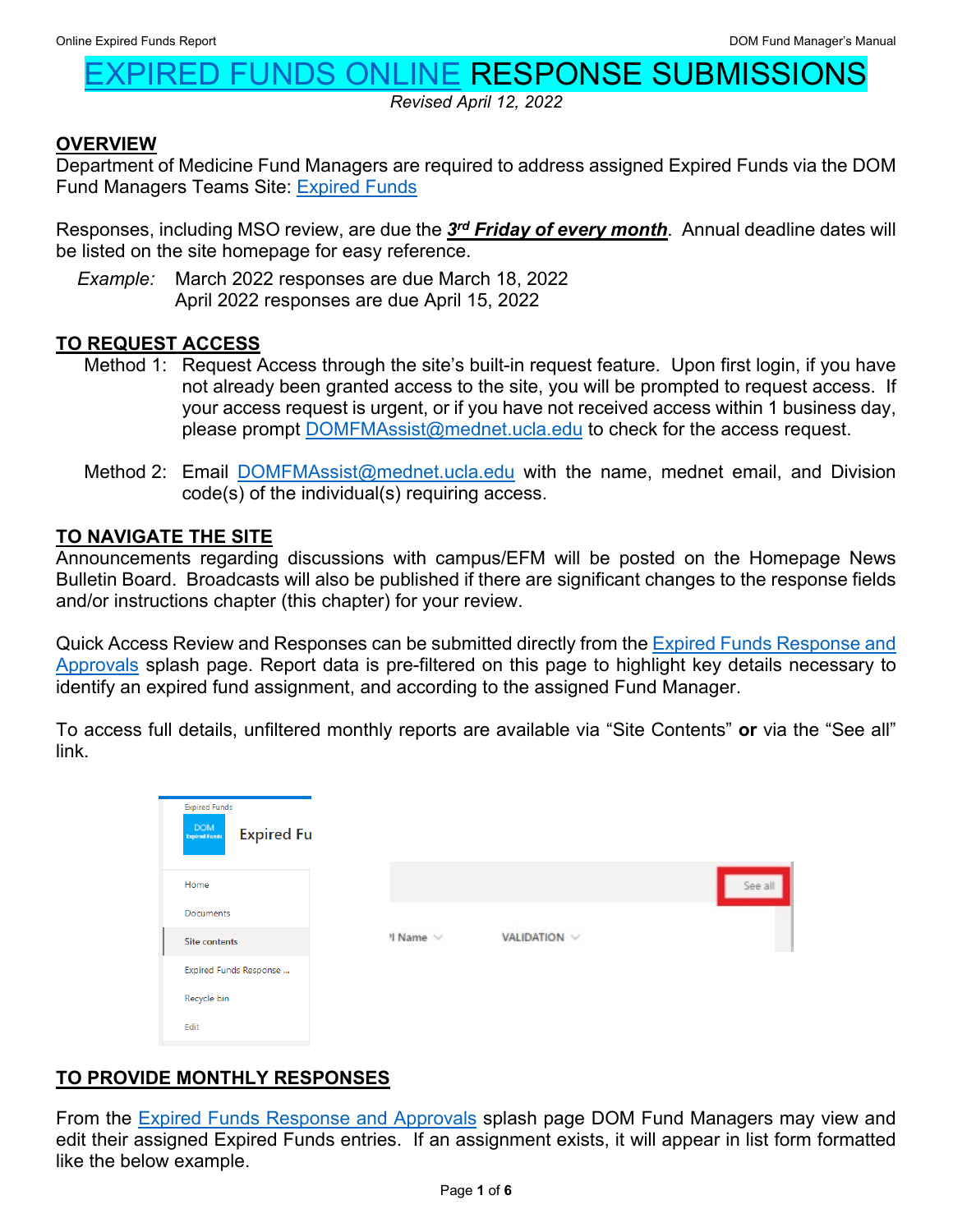The "VALIDATION" column automatically tracks whether required fields are incomplete, and if response data is inconsistent with PAMS report data. For a response to be approved by DOM ORA, this field must not list any validation errors **OR** Fund Manager comments must address the variance.

To provide a response, click the Fund# to open the response form. The response form should open in a new tab on your browser in view mode. To edit, click the "Edit all" button at the top left of the form.

| $\checkmark$ | Fund# $\vee$              | Category $\vee$ | Assigned To $\vee$ | Sponsor Name $\vee$                                      | PI Name $\vee$  | VALIDATION $\vee$                                                                                                                                                           |
|--------------|---------------------------|-----------------|--------------------|----------------------------------------------------------|-----------------|-----------------------------------------------------------------------------------------------------------------------------------------------------------------------------|
| $\checkmark$ | Department Code: 1553 (5) |                 |                    |                                                          |                 |                                                                                                                                                                             |
|              | $^{3}$ 29915              | 4               | Brown, Kayla A.    | NIH-NHLBI National<br>Heart, Lung and Blood<br>Institute | Stephen G Young | Missing Continuing<br>Delay Data. Missing<br>COP Approval Date<br>and/or Final<br>Expenditures. Missing<br>CRBP Details. Missing<br>Recovery Amount.<br>Missing Path Defect |
|              | Edit all                  |                 |                    |                                                          |                 | Details.                                                                                                                                                                    |

# Expired Fun... > Expired Fun... > 29915

Select data from the PAMS Expired Funds Report will be visible within the top half of the report for easy reference. These fields are not editable, and are for reference only.

The form will reference the assigned Fund Manager within PAMS and FPM. By Default the report entry is assigned to the PAMS Fund Manager. If you share PI Responsibilities with another Fund Manager in your Division, please change the "Assigned To" field to the appropriate Fund Manager so the assignment is moved to their list.

| <b>PAMS Fund Manager</b>               |  |
|----------------------------------------|--|
| Kayla Alexandra Brown                  |  |
| <b>FPM Fund Manager</b><br>Kayla Brown |  |
| Assigned To                            |  |
| Brown, Kayla A.                        |  |
|                                        |  |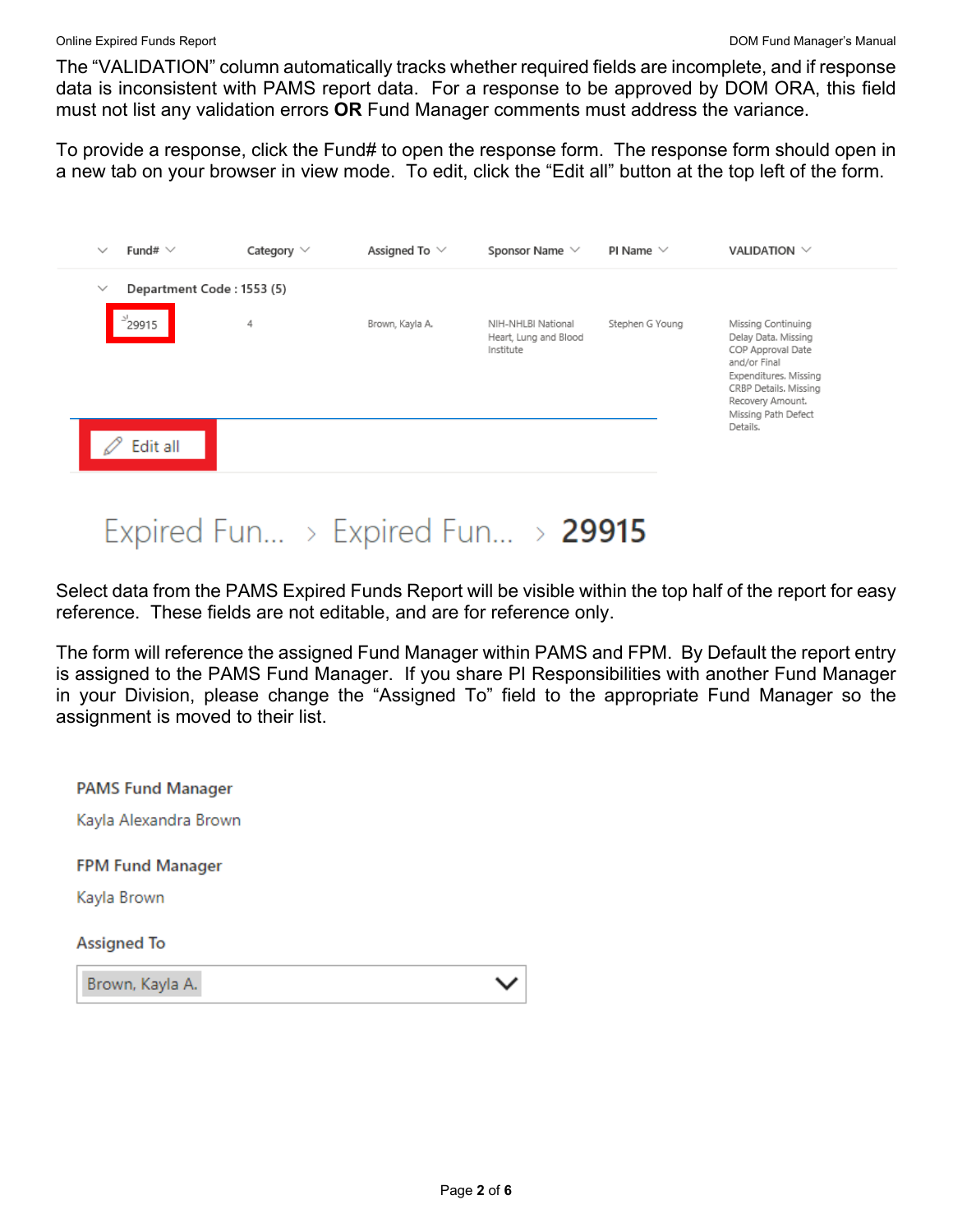## **Required and Conditionally Required Fields**

- **Is Continuation Pending?** 
	- o **If Continuing Who Delayed?**
- **EFM Backlog** *(COP is approved, Expenditures are within \$500 of approved COP, and fund only needs Y/N)*
	- o **COP Approved in PAMS Date**
	- o **COP Approved Final Expenditures**
- **CRBP Errors**
	- o **CRBP F/U Date**
- **Pending Sponsor Payment** 
	- o **\$\$ Recovery Pending**
- **UC Path Defect** 
	- o **Path Defect Details**

All other fields, including attachments section, are optional and up to the discretion of the Fund Manager to include relevant details. Please note DOM ORA relies heavily on "Additional Comments" when all other fields are not relevant.

When all required and conditionally required fields have been fulfilled, the entry should update to clear notes within the "VALIDATION" field.



## **To access additional details**

Either use the "See all" link from the Expired Funds splash page, or access the monthly report via "Site Contents".

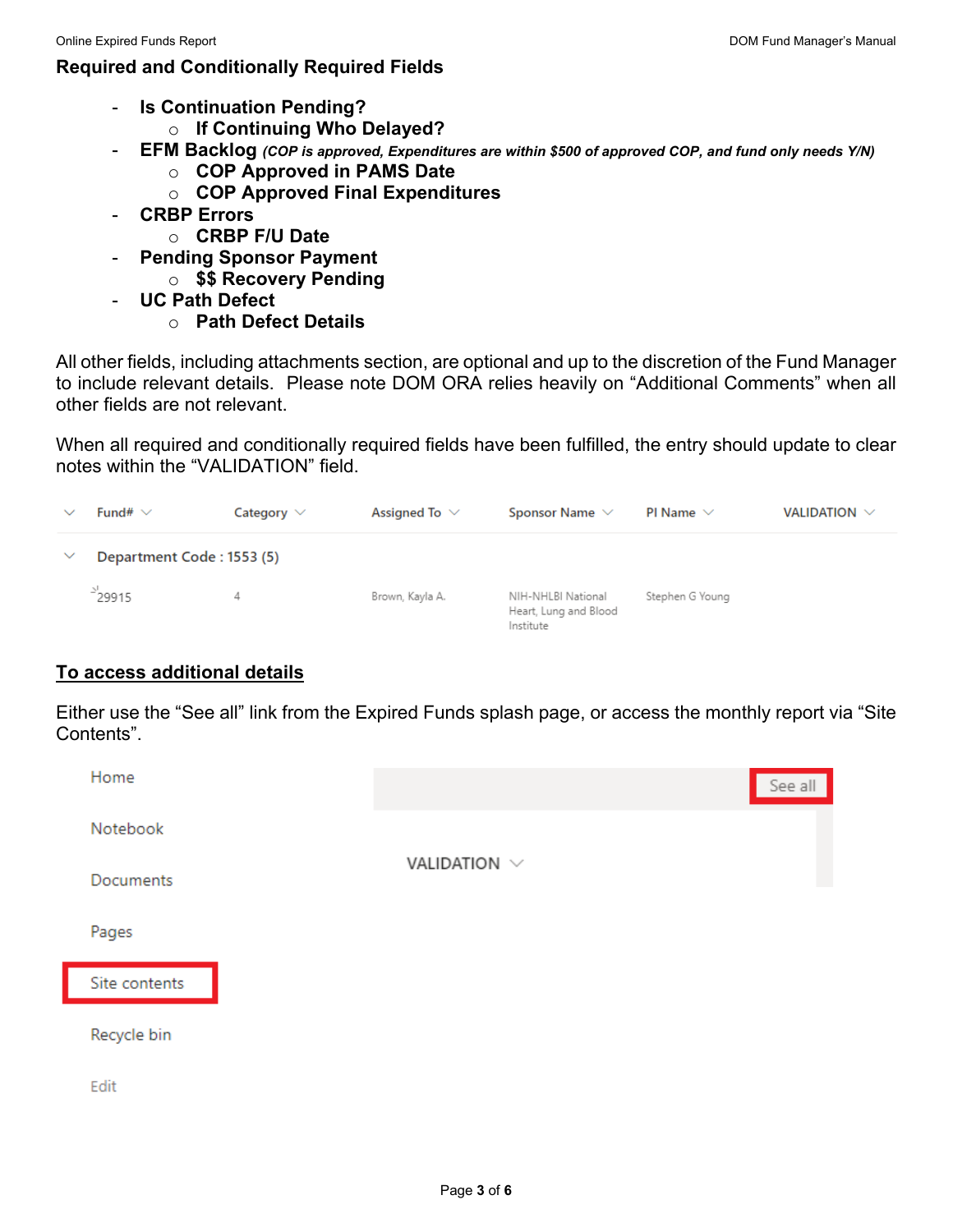$\overline{2}$  $\sim$ 

## **CUSTOMIZED VIEWS AND DOWNLOADING DATA**

| $\mathfrak{S}$ Share | <b>Export</b> $\vee$ $\frac{1}{2}$ Automate $\vee$ | $\Box$<br>$+ + +$<br>Integrate | 一 |  |  |
|----------------------|----------------------------------------------------|--------------------------------|---|--|--|
|                      |                                                    |                                |   |  |  |

DOM ORA has preconfigured several views for easy access by all Fund Managers:

- All Items *(Default View)*
	- o Contains all PAMS Expired Funds Report Data, does not contain Fund Manager Response Fields.
- Archive Summary
	- o For use after DOM ORA review is complete.
	- o Organizes responses according to Division and DOM ORA approval status.
- My Assignments
	- o Highlights Expired Funds Assignments key details, filtered according to the user currently logged in.
- My Assignments Datasheet
	- o Bulk edit view (similar to excel) with Fund# and response fields only, filtered according to the use currently logged in.
- **Summary View** 
	- o Highlights Expired Funds Assignments key details, does not filter according to assigned Fund Manager.
	- $\circ$  This view is useful if you share a PI with another fund manager and you need to access the assignment before they are able to correct the "Assigned To" field.

If these views do not provide the level of details you need, please follow the tutorials on [Microsoft's](https://support.microsoft.com/en-us/office/create-change-or-delete-a-view-of-a-list-or-library-27ae65b8-bc5b-4949-b29b-4ee87144a9c9)  [Support Page](https://support.microsoft.com/en-us/office/create-change-or-delete-a-view-of-a-list-or-library-27ae65b8-bc5b-4949-b29b-4ee87144a9c9) for setting up custom views.

**Note on Custom Views:** DOM ORA reserves the right to restrict custom view privileges to all users if stock views are permanently edited without DOM ORA approval. DOM ORA reserves the right to delete custom views that are saved as public views at our discretion.

If you need to download data for easier viewing in Excel, use the "Export" button to export to Excel\*. You may be prompted to Enable content and/or select Data Format. When prompted, select "Enable" and Import as "Table".

|            |                                                                                                                                                                                                 |                |   | <b>Import Data</b>                                                             |   |        |
|------------|-------------------------------------------------------------------------------------------------------------------------------------------------------------------------------------------------|----------------|---|--------------------------------------------------------------------------------|---|--------|
|            | Microsoft Excel Security Notice                                                                                                                                                                 |                | × | Select how you want to view this data in your workbook.<br><b>◎</b> Table<br>m |   |        |
|            | Microsoft Office has identified a potential security concern.                                                                                                                                   |                |   | PivotTable Report<br>O PivotChart<br>Liā<br>Only Create Connection             |   |        |
| File Path: | C:\Users\kaylabrown\Downloads\query (4).iqy                                                                                                                                                     |                |   | Where do you want to put the data?<br>◯ Existing worksheet:                    |   |        |
|            | Data connections have been blocked. If you choose to enable data<br>connections, your computer may no longer be secure. Do not enable<br>this content unless you trust the source of this file. |                |   | $=$ SARS3<br>New worksheet<br>● New workbook                                   | 嶐 |        |
|            | Enable                                                                                                                                                                                          | <b>Disable</b> |   | Add this data to the Data Model<br>Properties<br><b>OK</b>                     |   | Cancel |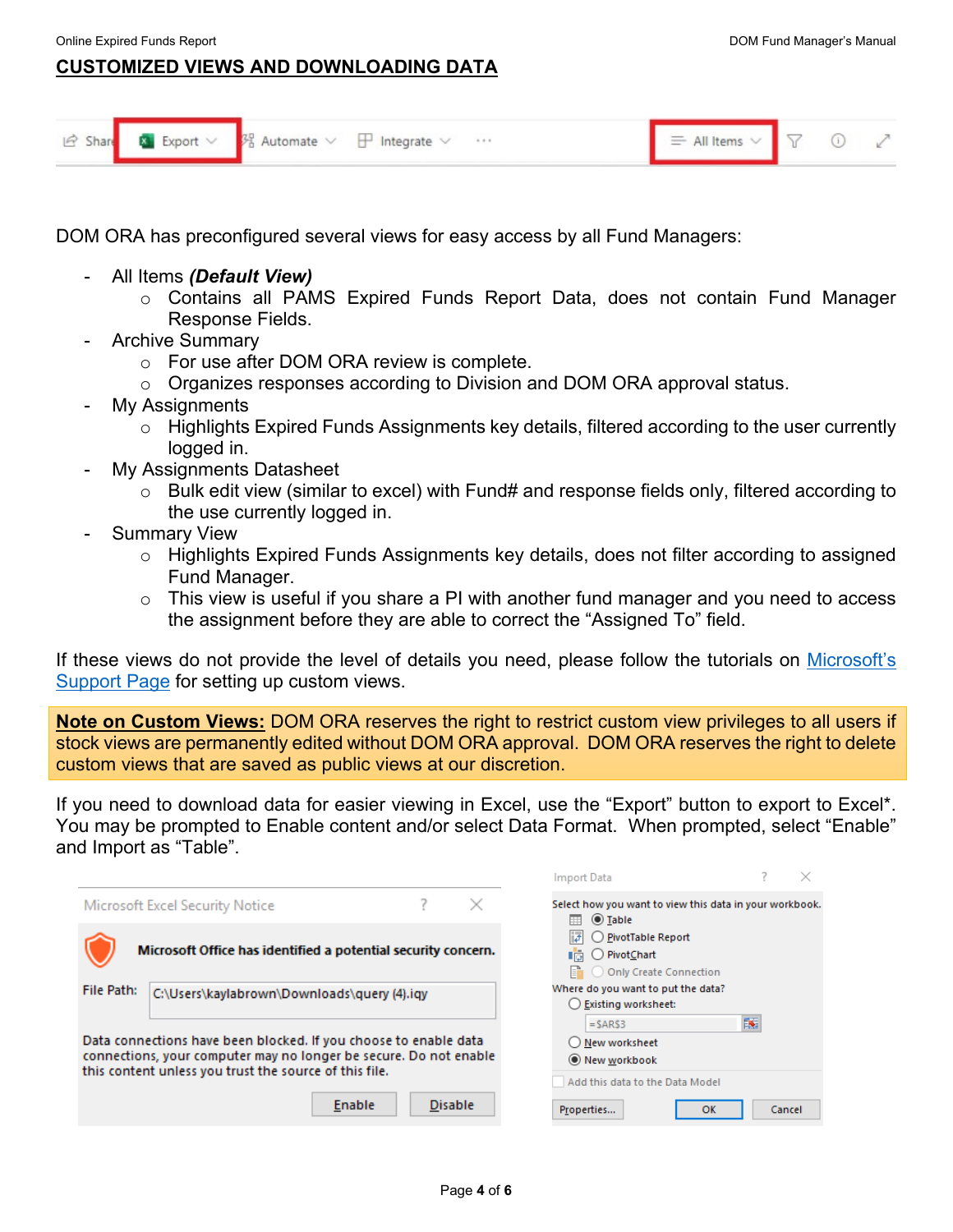\**Note*: Data will download according to saved view configurations. If you have applied additional filters but have not yet saved your changes as a "Save-As" view, the downloaded data will contain all unfiltered details.

#### **MSO APPROVALS**

Division Reviewers may either review cases individually or log bulk reviews. Both are accessible to MSOs via the "MSO Approve Grid" view. This view is pre-filtered according to the user that is currently logged in, and will show all records requiring your review.

 $\equiv$  MSO Approve Grid  $\vee$ 

Funds with errors flagged in the "VALIDATION" field **must** provide sufficient details in the "Additional Comments" field justifying the validation error. If no comment is provided to justify the validation error, mark this entry as Reviewed-Denied.

The field "Summary Issue Log" summarizes the mandatory and conditionally mandatory field responses into one field. If downloading results, this single field replaces the individual fields available through case-by-case review noted in Method 1 below. If this field is blank, this means the fund manager did not report any common issue, and all comments are in the "Additional Comments" field. If both the "Summary Issue Log" and "Additional Comments" fields are blank, mark this entry as Reviewed-Denied as no details have been provided.

#### Method 1: *Individual Review*

Click the Fund# to open the response form completed by the Fund Manager. The last field of this form (MSO Approved?) is only available to designated Expired Funds Reviewers. Change this status to Reviewed-Approved or Reviewed-Denied according to your review. If denied, please include details in the Additional Comments field of the form.

| 29915                                | $\beta$ |  |  |
|--------------------------------------|---------|--|--|
| <b>MSO Approved?</b><br>Not Reviewed |         |  |  |